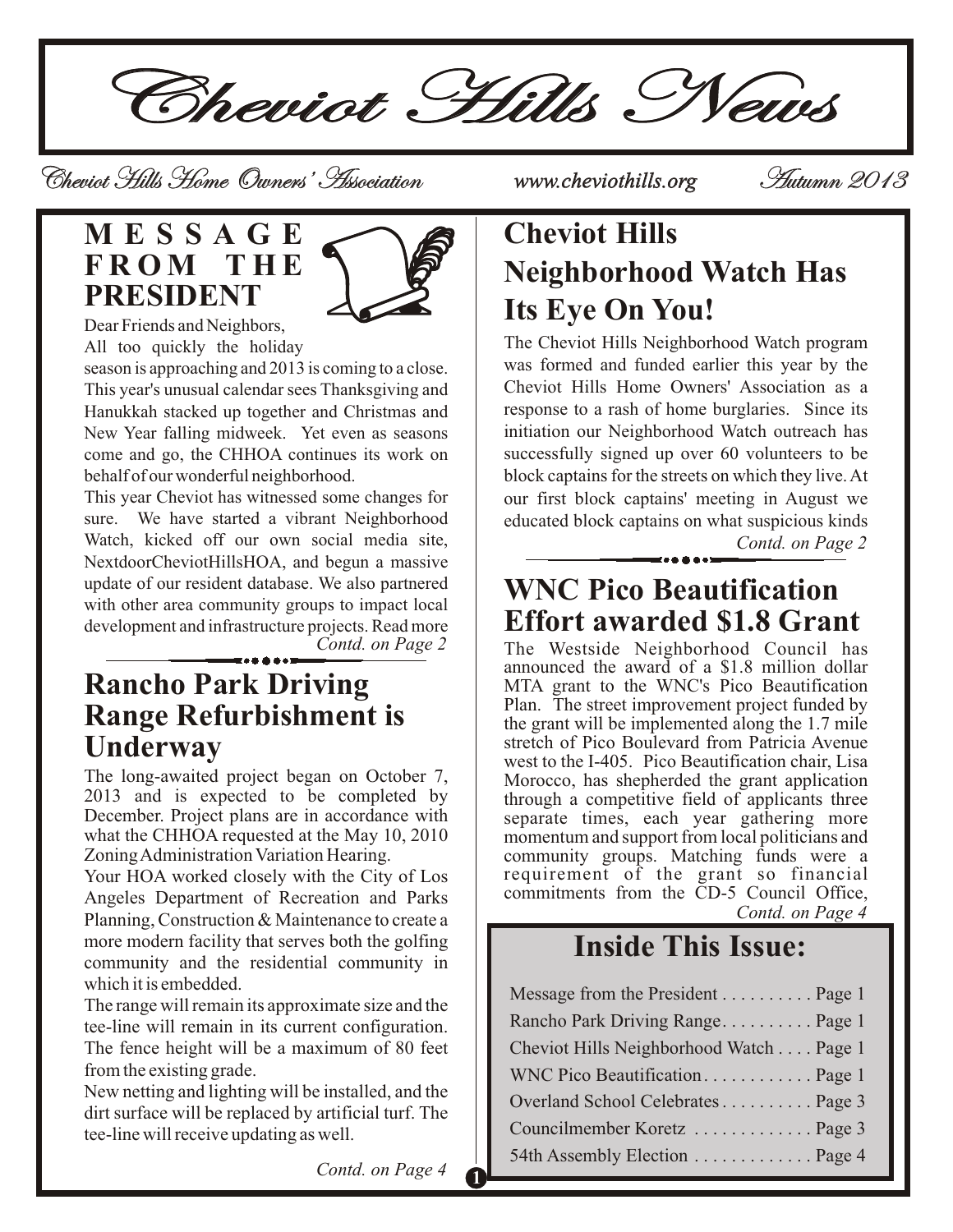in this newsletter about all of these efforts and how you can get involved. *President's Message Contd. from Page 1*

The CHHOAboard is made up of homeowners who volunteer their time to collaboratively address issues that affect the entire neighborhood. This year the Board has responded to resident concerns about community care homes; overflow parking; a new Cheviot bike path; street lights out; dying trees; cut through traffic, Overland School safety, "granny flats"; Expo traffic and construction impacts; commercial development and, of course, neighborhood security. Your \$70 annual homeowner dues support our efforts to address these issues. If you have not paid dues for 2013, please do so. You can save a stamp and \$35 with a single payment of \$100 covering 2013 dues and your 2014 dues!

Regular monthly meetings are held the first Thursday of each month in the Board Room of the **Beverly Hills Country Club, at 7:00 pm**. However, please note, we will hold our December 5, 2013 General Meeting at Vista Del Mar Child and Family Center, 3200 Motor Avenue, in the Social Hall next to the Sanctuary. This informal Holiday Open House is a good opportunity to see how the board operates during a short meeting, while sharing light holiday refreshments and desserts with your neighbors. The doors will open at 6:30 pm for refreshments and the brief meeting will start at 7:00. Please join us.

However you celebrate the holidays, the CHHOA Board of Directors wishes you joy and good health as you share the season with family and friends. Sincerely,

Colleen Mason Heller, President *Cheviot Hills Home Owners' Association* **CONTRACTOR** 

*Cheviot Hills Neighborhood... Contd. from Page 1*

of activity to keep an eye out for and what to do if one sees anything suspicious. We also got a crime and security update from the two WLAPD Lead Officers in our area. Our second group meeting in November enjoyed an entertaining guest speaker, a security update, and a return visit from WLAPD Lead Officer, Mario Gonzales.

The goal of Neighborhood Watch is twofold: 1) to help our community reduce local criminal activity by educating our neighbors on what to look out for, how to react , and how to report suspicious activities to the proper authorities; and, 2) to

become more neighborly and to increase communication between Cheviot residents. As neighbors get to know each other observation getting more familiar with the "regular" vehicles on your block, helping your neighbors out when they are away, and learning who your neighbors are and what their special health needs may be are important Block Captain duties. We need to know which of our neighbors are vulnerable and may need special attention during times of emergency. These things will all come in to play if and when a major emergency or disaster strikes. increases and security increases. For instance,

Recently, LATimes columnist Steve Lopez wrote a story about our new HOA Neighborhood Watch program. Since that article we have seen our community strengthened. We have seen blocks come together with block parties, organized walks at night and just simply communicate more with each other.

With the aid of our new social networking site, NextDoorCheviotHillsHOA, we have increased our Neighborhood Watch's ability to reach and inform the members of our community about important matters. Through NextDoor we have been able to share burglary suspect descriptions and photos, updates on crimes in our area and other pertinent security information. I am pleased to inform everyone that the key members of one gang responsible for some of the recent local burglaries were arrested. I believe that it was the diligent work from our partners at LAPD, coupled with communication and perseverance from our neighborhood that helped capture these individuals.

Over the next month you will begin to notice new Neighborhood Watch street signs going up in Cheviot Hills. The application submitted back in early July was finally approved and we are now in the process of having 17 new Neighborhood Watch signs installed at all the different ingress points into Cheviot Hills. These signs, purchased by CHHOA, will add one more deterrent to criminals by showing that we are committed to neighborhood protection and that we look out for one another. We will never be able to eradicate crime all together. But with the success of this program and the continued support from the members of our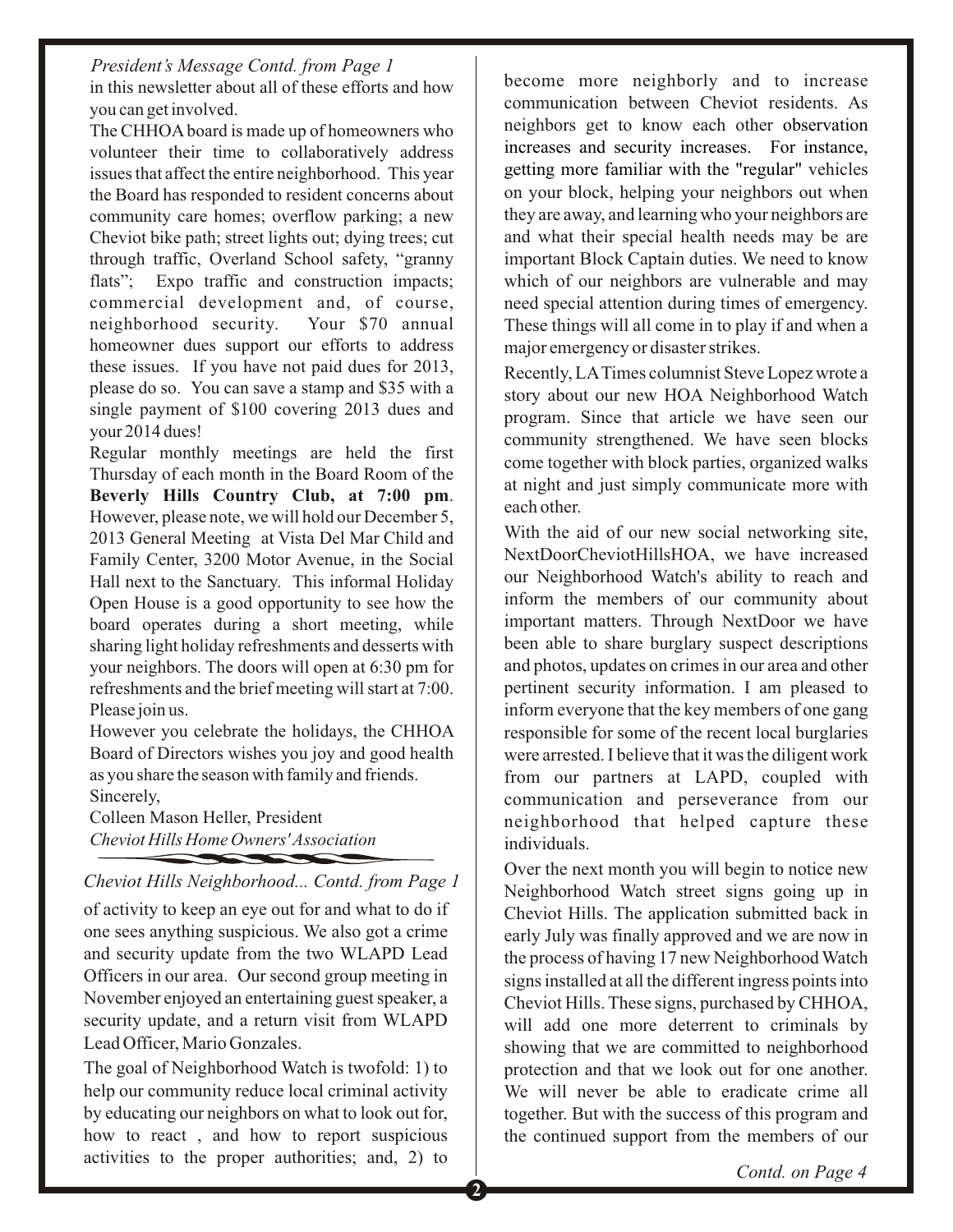## **Overland School Celebrates 80 Years!**



Overland Avenue Elementary School is an extraordinary public school which has been recognized for its dedicated teachers, administration and its broad community support. Last year, Overland celebrated its  $80<sup>th</sup>$ Anniversary with an Alumni celebration and dedication of the newly installed Discovery Garden. This year, we have started to plan for the next 80 years and cordially invite former Overland parents, grandparents and student alumni as well as local residents to continue their support of Overland School. It is the ongoing generosity of the broader Overland community giving their time and financial support that ensures continued success at Overland.

Many of the programs our children love would disappear without the support of our entire community.

Friends of Overland (FOO) was founded by Overland parents in 1985. For nearly three decades we have brought together parents and community to support the following important programs and activities:

- Smaller classes with class-size reduction teachers in grades 3-5.
- Enrichment classes in art, music and drama.
- Science and Computer lab staff and Materials.
- A librarian, new books and library resources.
- Exciting field trips and classroom supplies.
- Teachers' aides at all grade levels.

Please contact us at online at

http://www.friendsofoverland.org/id16.html to see how you can help Overland School maintain their 80 year tradition of excellence.

Steve Herman *CHHOA Board*

## **Councilmember Koretz Takes Good Look at Bikes on Westwood Blvd.**

In January this year the Bikes Division of LADOT published the **First Year of the First Five-Year 2010 Bicycle Plan Implementation Strategy.**  The plan included, in part, the removal of traffic lanes on Avenue of the Stars, Westwood, Sepulveda, Bundy and Centinela. In each case the proposal was to **remove** one or more vehicle lanes and/or parking lanes and replace them with bicycle lanes. What the plan did not include was any consideration of the Expo crossing on Westwood Boulevard, nor did it address any of the pending traffic growth from Expo adjacent developments like Casden Sepulveda or the Martin Expo Town Center project (24,000 additional cars projected to Bundy/Olympic location).

While you would have to search far and wide to find an LA Councilmember who favors bike infrastructure more than Paul Koretz, he immediately noticed problems with the idea of Westwood Boulevard losing traffic lanes and parking. For one thing, the Expo at-grade crossing approval at Westwood is dependent on the **addition** of one north bound traffic lane south of Pico to provide safe vehicle queuing space. And Expo is already removing dozens of parking spots near the Expo station. As a result, that portion of the bike plan was deferred immediately if not dead altogether.

That still left the stretch of Westwood from Santa Monica Blvd. to Pico to consider. Severe parking shortages already threaten many businesses along there and send cars spilling onto the residential streets. And with the existing heavy volume of buses and auto traffic, even the idea for "floating bike lanes," which would change directions to accommodate the peak period traffic, did not survive.

After communicating with all concerned parties, Councilmember Koretz announced this month that he was removing Westwood Blvd. from the Citywide Bike Plan. While this is no doubt a disappointment to bike riders, as there still is no safe, direct, unbroken N/S route from UCLA to Palms, Mar Vista, and points south, hopefully someone is burning the midnight oil to come up with a more viable alternative.

Colleen Mason Heller